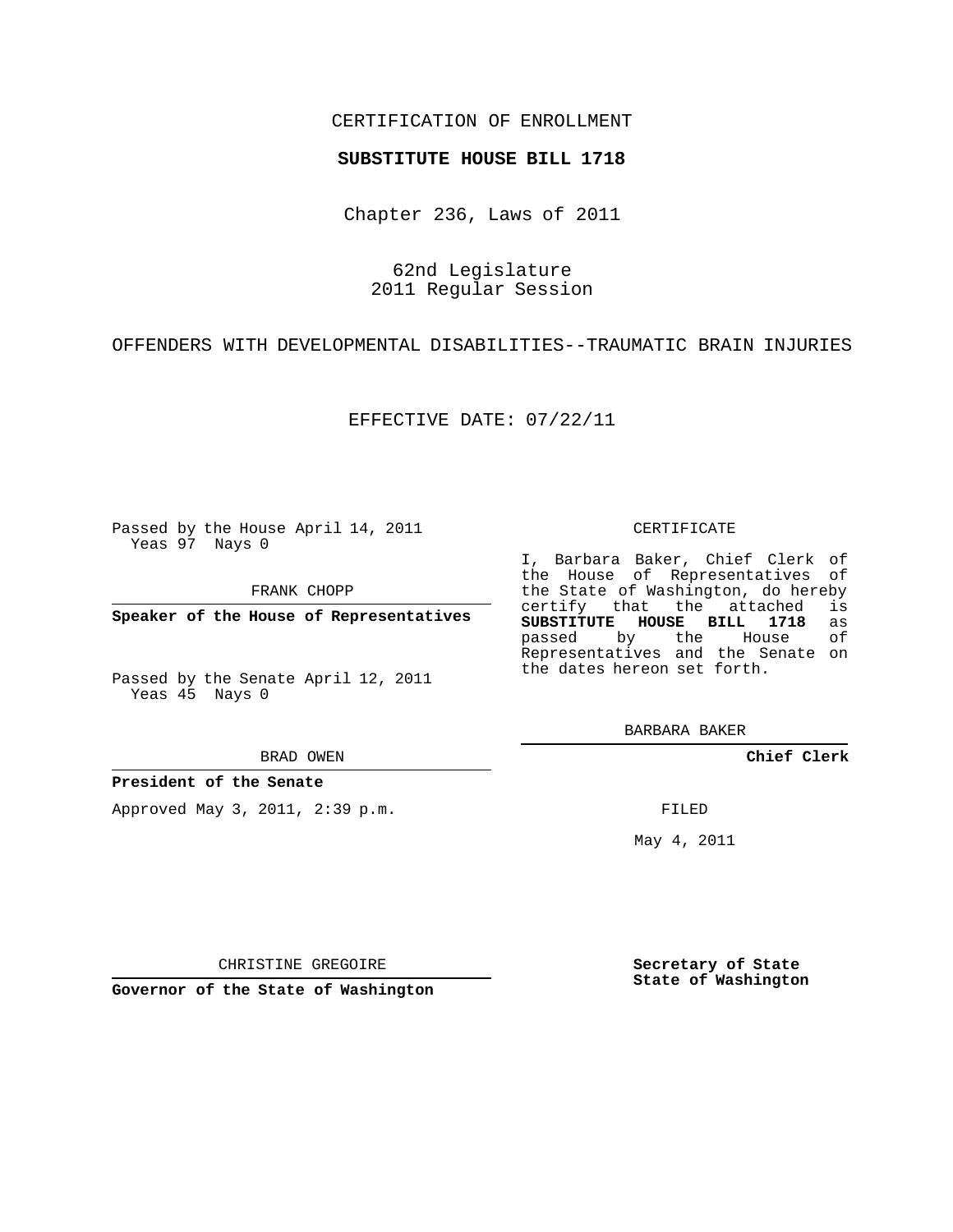# **SUBSTITUTE HOUSE BILL 1718** \_\_\_\_\_\_\_\_\_\_\_\_\_\_\_\_\_\_\_\_\_\_\_\_\_\_\_\_\_\_\_\_\_\_\_\_\_\_\_\_\_\_\_\_\_

\_\_\_\_\_\_\_\_\_\_\_\_\_\_\_\_\_\_\_\_\_\_\_\_\_\_\_\_\_\_\_\_\_\_\_\_\_\_\_\_\_\_\_\_\_

AS AMENDED BY THE SENATE

Passed Legislature - 2011 Regular Session

**State of Washington 62nd Legislature 2011 Regular Session By** House Ways & Means (originally sponsored by Representatives Roberts, Moeller, Dammeier, and Green)

READ FIRST TIME 02/25/11.

 1 AN ACT Relating to offenders with developmental disabilities or 2 traumatic brain injuries; amending RCW 2.28.180; and adding a new 3 section to chapter 70.48 RCW.

4 BE IT ENACTED BY THE LEGISLATURE OF THE STATE OF WASHINGTON:

 5 **Sec. 1.** RCW 2.28.180 and 2005 c 504 s 501 are each amended to read 6 as follows:

7 (1) Counties may establish and operate mental health courts.

 (2) For the purposes of this section, "mental health court" means a court that has special calendars or dockets designed to achieve a reduction in recidivism and symptoms of mental illness among 11 nonviolent, ((mentally ill)) felony and nonfelony offenders with mental 12 illnesses and recidivism among nonviolent felony and nonfelony 13 offenders who have developmental disabilities as defined in RCW 14 71A.10.020 or who have suffered a traumatic brain injury by increasing their likelihood for successful rehabilitation through early, continuous, and intense judicially supervised treatment including drug treatment for persons with co-occurring disorders; mandatory periodic reviews, including drug testing if indicated; and the use of appropriate sanctions and other rehabilitation services.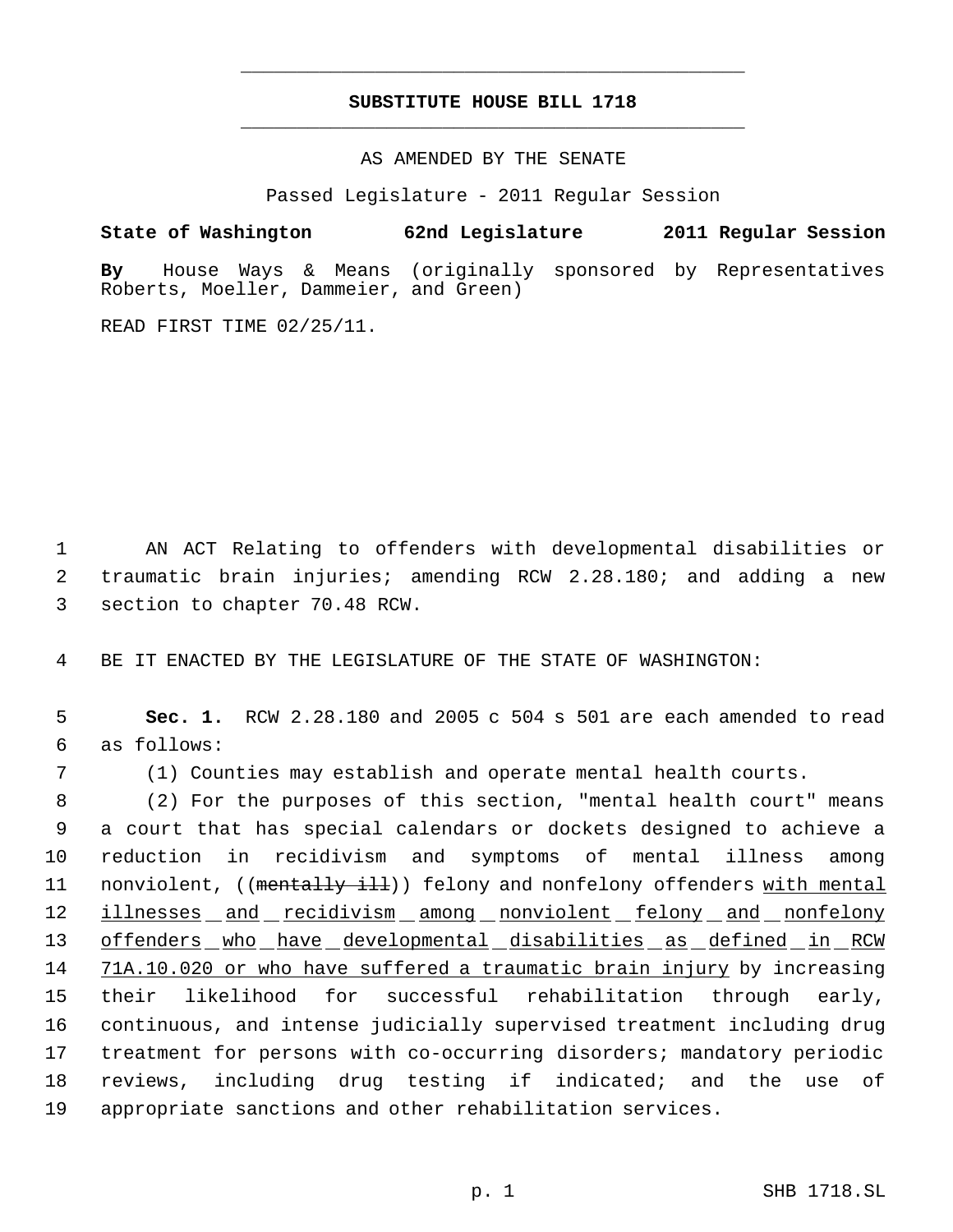(3)(a) Any jurisdiction that seeks a state appropriation to fund a mental health court program must first:

 (i) Exhaust all federal funding that is available to support the operations of its mental health court and associated services; and

 (ii) Match, on a dollar-for-dollar basis, state moneys allocated for mental health court programs with local cash or in-kind resources. Moneys allocated by the state must be used to supplement, not supplant, other federal, state, and local funds for mental health court operations and associated services.

 (b) Any county that establishes a mental health court pursuant to this section shall establish minimum requirements for the participation of offenders in the program. The mental health court may adopt local requirements that are more stringent than the minimum. The minimum requirements are:

15 (i) The offender would benefit from psychiatric treatment or 16 treatment related to his or her developmental disability or traumatic 17 brain injury;

 (ii) The offender has not previously been convicted of a serious violent offense or sex offense as defined in RCW 9.94A.030; and

 (iii) Without regard to whether proof of any of these elements is required to convict, the offender is not currently charged with or convicted of an offense:

(A) That is a sex offense;

(B) That is a serious violent offense;

(C) During which the defendant used a firearm; or

 (D) During which the defendant caused substantial or great bodily harm or death to another person.

 NEW SECTION. **Sec. 2.** A new section is added to chapter 70.48 RCW to read as follows:

 When a jail has determined that a person in custody has or may have a developmental disability as defined in RCW 71A.10.020 or a traumatic brain injury, upon transfer of the person to a department of corrections facility or other jail facility, every reasonable effort shall be made by the transferring jail staff to communicate to receiving staff the nature of the disability, as determined by the jail